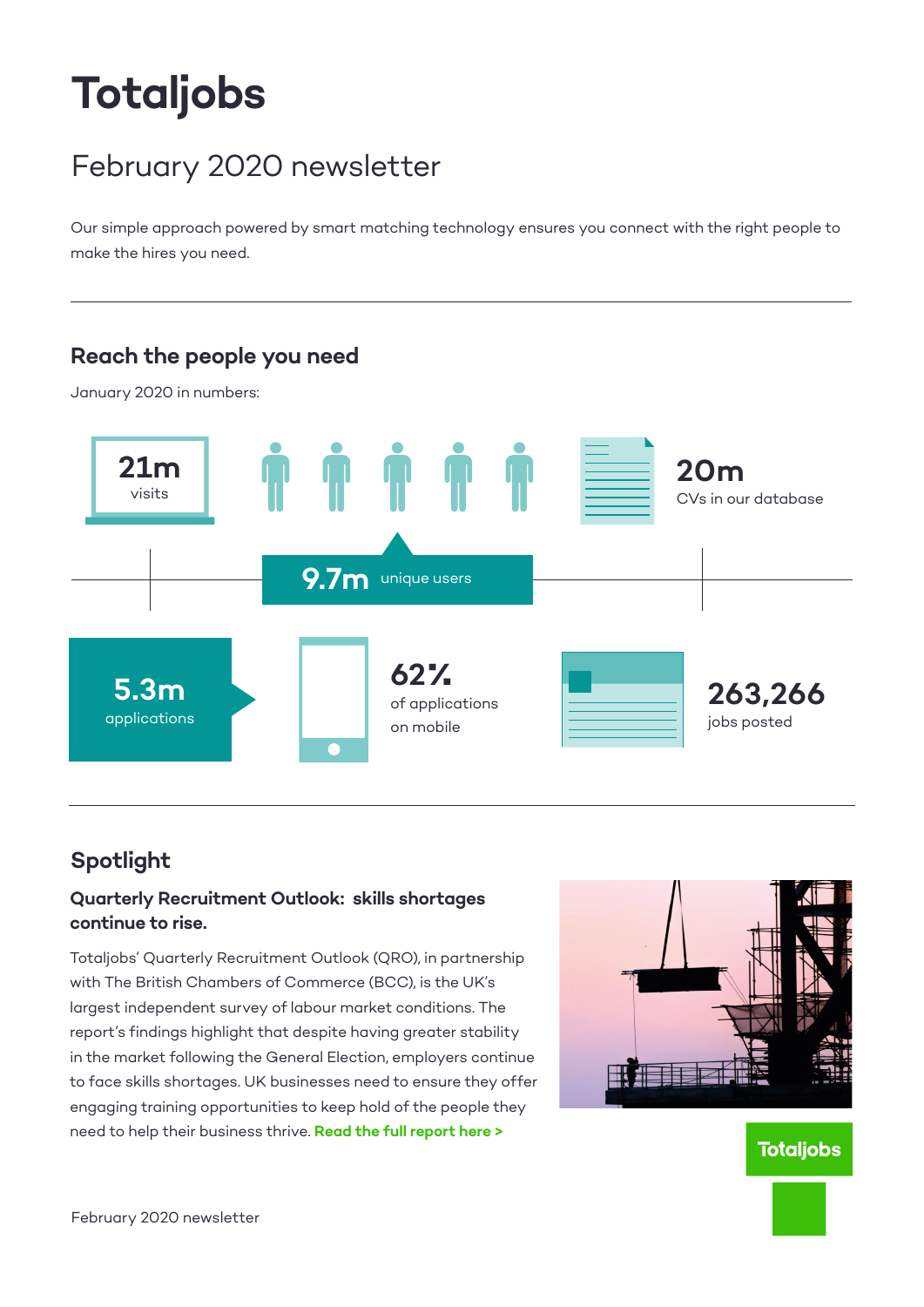### **Find the people you won't find anywhere else**

In the latest report for December 2019, comScore shows us that the Totaljobs network attracts a greater market share of jobseekers than our nearest competitors.



**Hiring success**



\*Telephone research conducted in Q1 2019 by TNS Global with 1,565 companies. For more information visit: https://recruiting.totaljobs.com/tns2019.

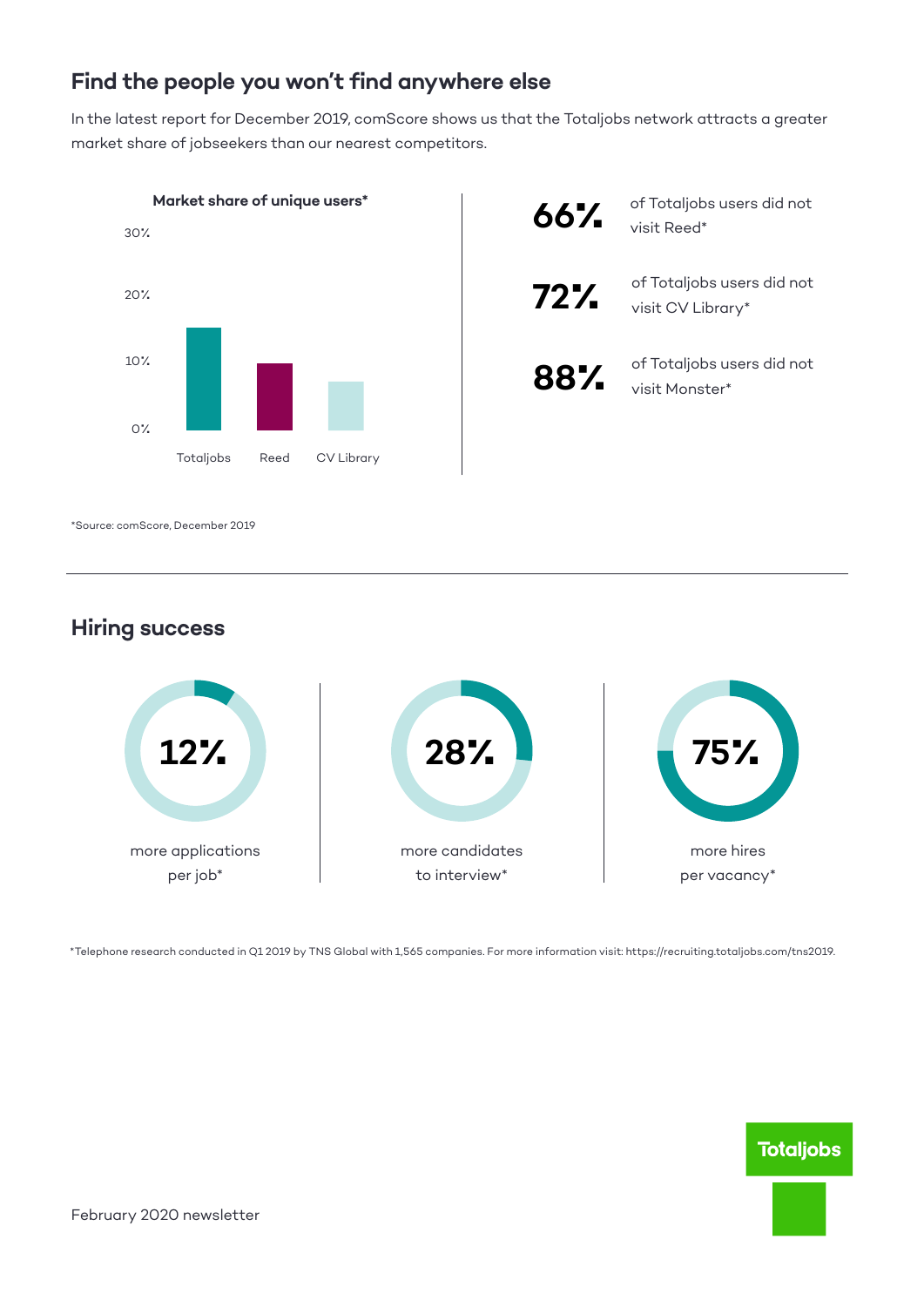# **Reach the most relevant people in your industry**

| <b>Sector</b>           | <b>Total CVs</b> | <b>Applications</b> | <b>Apps/vacancy</b> |
|-------------------------|------------------|---------------------|---------------------|
| Accountancy             | 585,042          | 443,210             | 16                  |
| Administration          | 2,532,296        | 1,049,060           | 41                  |
| <b>Banking</b>          | 216,341          | 124,905             | 16                  |
| Catering                | 1,340,484        | 187,163             | 16                  |
| Cleaning                | 366,905          | 136,997             | 29                  |
| Construction            | 933,807          | 671,276             | 14                  |
| Consulting              | 699,099          | 310,365             | 17                  |
| <b>Customer Service</b> | 1,575,135        | 656,779             | 27                  |
| Design                  | 303,818          | 115,652             | 16                  |
| <b>Education</b>        | 1,760,818        | 244,425             | $\overline{7}$      |
| Engineering             | 1,009,934        | 581,538             | 11                  |
| <b>Finance</b>          | 415,694          | 405,545             | 23                  |
| Health                  | 465,693          | 114,192             | 4                   |
| <b>Human Resources</b>  | 332,592          | 254,545             | 24                  |
| IT                      | 1,224,429        | 1,201,217           | 10                  |
| Insurance               | 83,114           | 294,789             | 11                  |
| Legal                   | 181,403          | 91,781              | 10                  |
| Logistics               | 2,465,059        | 2,022,300           | 25                  |
| Management              | 2,432,460        | 645,477             | 17                  |
| Manufacturing           | 816,855          | 458,404             | 17                  |
| <b>Marketing</b>        | 667,872          | 356,869             | 17                  |
| Media                   | 244,432          | 47,609              | 16                  |
| ${\sf PR}$              | 73,906           | 24,072              | 13                  |
| Retail                  | 1,561,818        | 523,631             | 34                  |
| <b>Sales</b>            | 2,467,911        | 1,081,630           | 16                  |
| Science                 | 277,652          | 143,865             | 18                  |
| Security                | 245,809          | 108,696             | 27                  |
| <b>Skilled Trades</b>   | 1,380,896        | 615,419             | 14                  |
| <b>Social Care</b>      | 927,419          | 386,861             | $12\,$              |

\*Applications and APV: Q4 2019 average